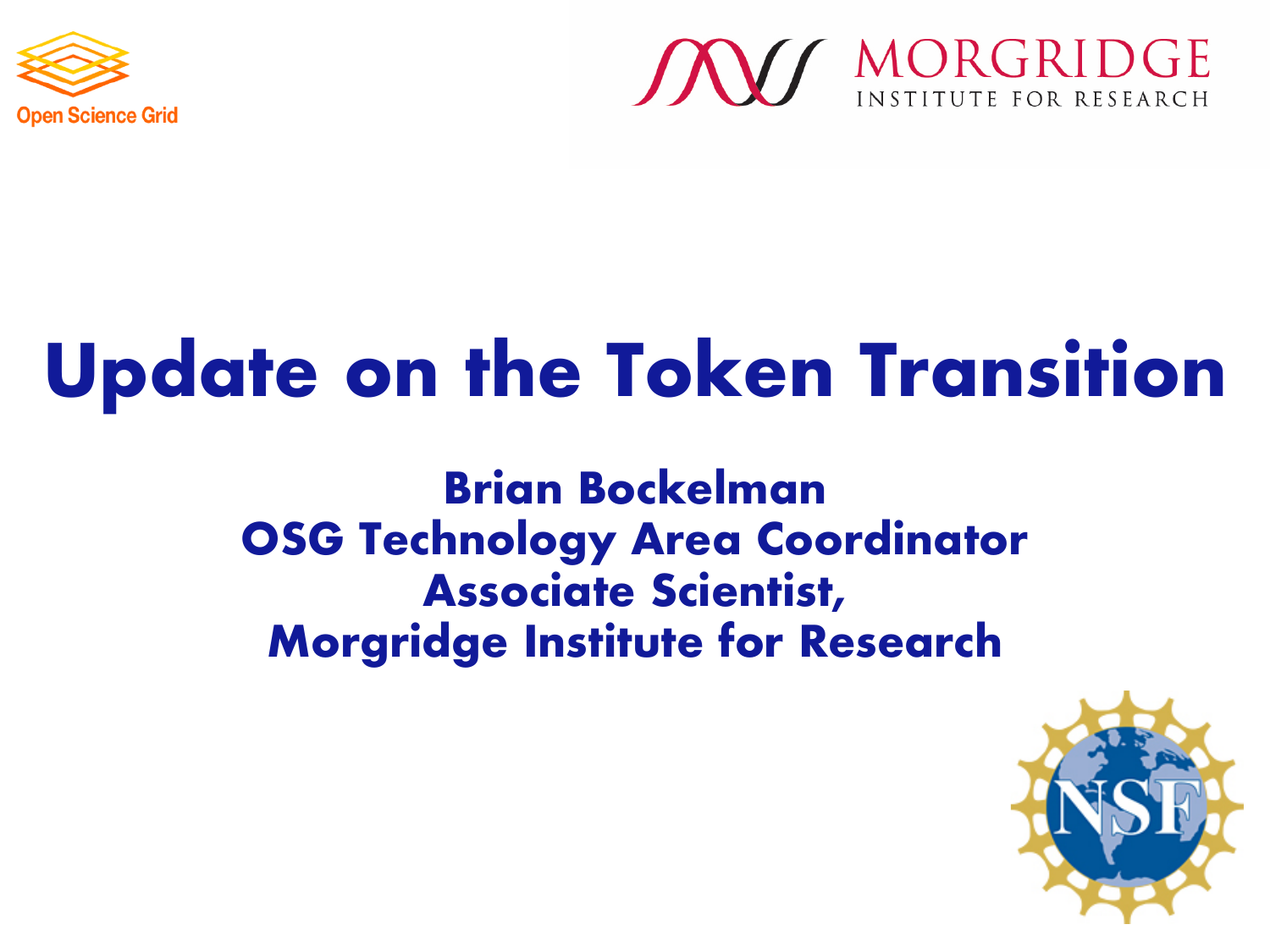

### **Token Transition**



- Recall we are in the middle of three (related) transitions.
	- Moving the bulk data protocol from GridFTP to HTTP- TPC.
	- Retiring the (former) Globus Toolkit from our software stack.
	- Moving from GSI authorization to tokens.
- The above is the approximate order too!
	- ATLAS is at 1/3 traffic over HTTP-TPC and 1/2 sites preferring HTTP-TPC.
	- The Toolkit retirement should happen next year.
	- Given the number of interlocking pieces, GSI-to-tokens will finish  $\sim$  2024.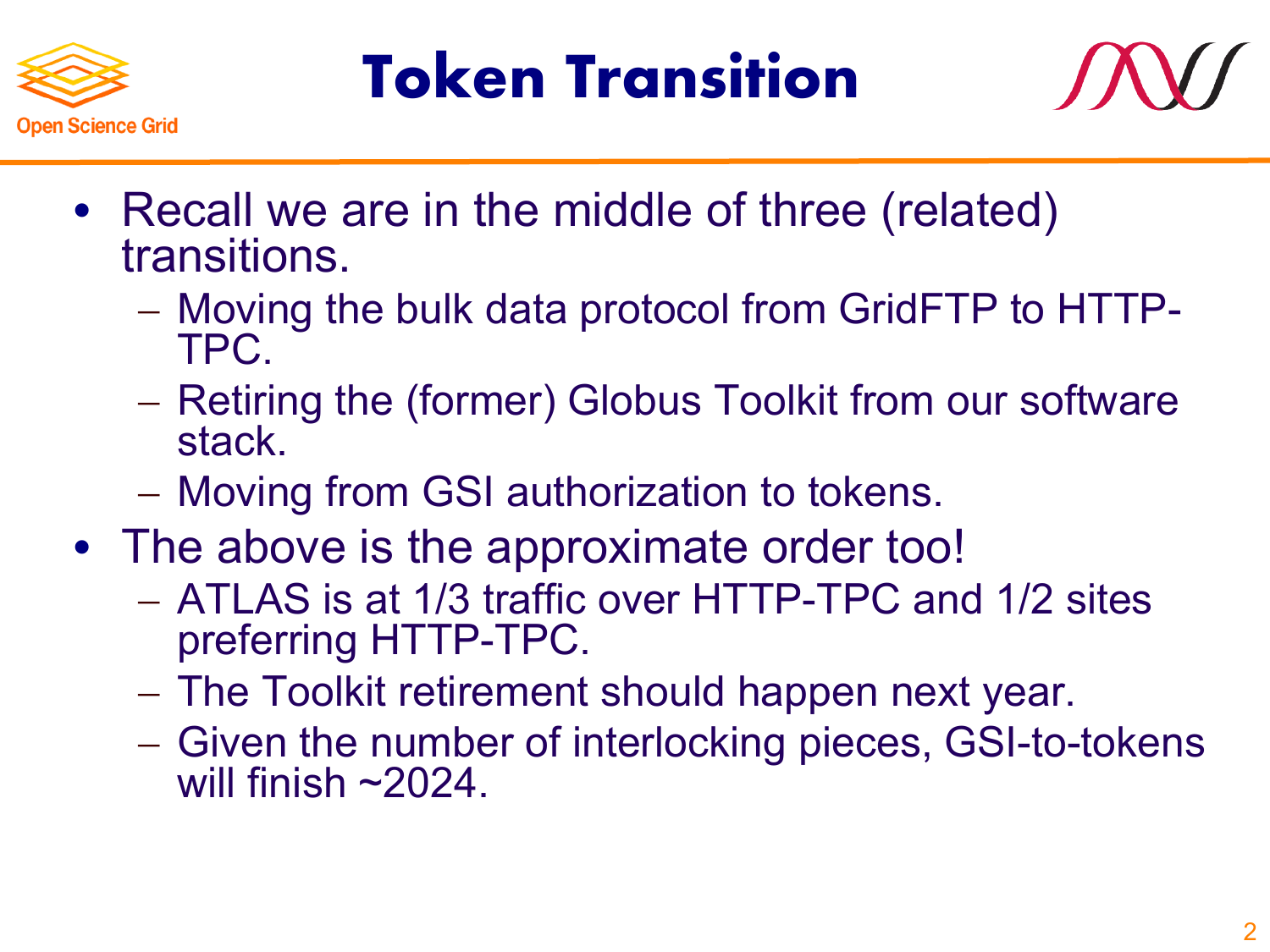

#### **Tokens – A Primer**



- 'GSI' is based on using X.509 ("certificate") credentials for authentication.
	- It has several extensions to allow delegation, impersonation, group assertions.
	- It is based on the concept of *identity mapping*. Sites map the global identity (the CA-issued X.509) credential and map it to a local identity.
		- § The credential is authorized to do whatever the local identity can do.
- We use 'capability-based bearer tokens':
	- Capabilities: Describes a specific authorized operation.
	- Bearer tokens: Any holder of the token is authorized.
	- Example: Signed statement saying "The bearer of this token is authorized to write ATLAS files."
	- We are using JSON Web Tokens (JWTs).
		- We support the 'SciTokens Profile' and the 'WLCG Common Token Profile'; both are agreed-upon ways to interpret token contents.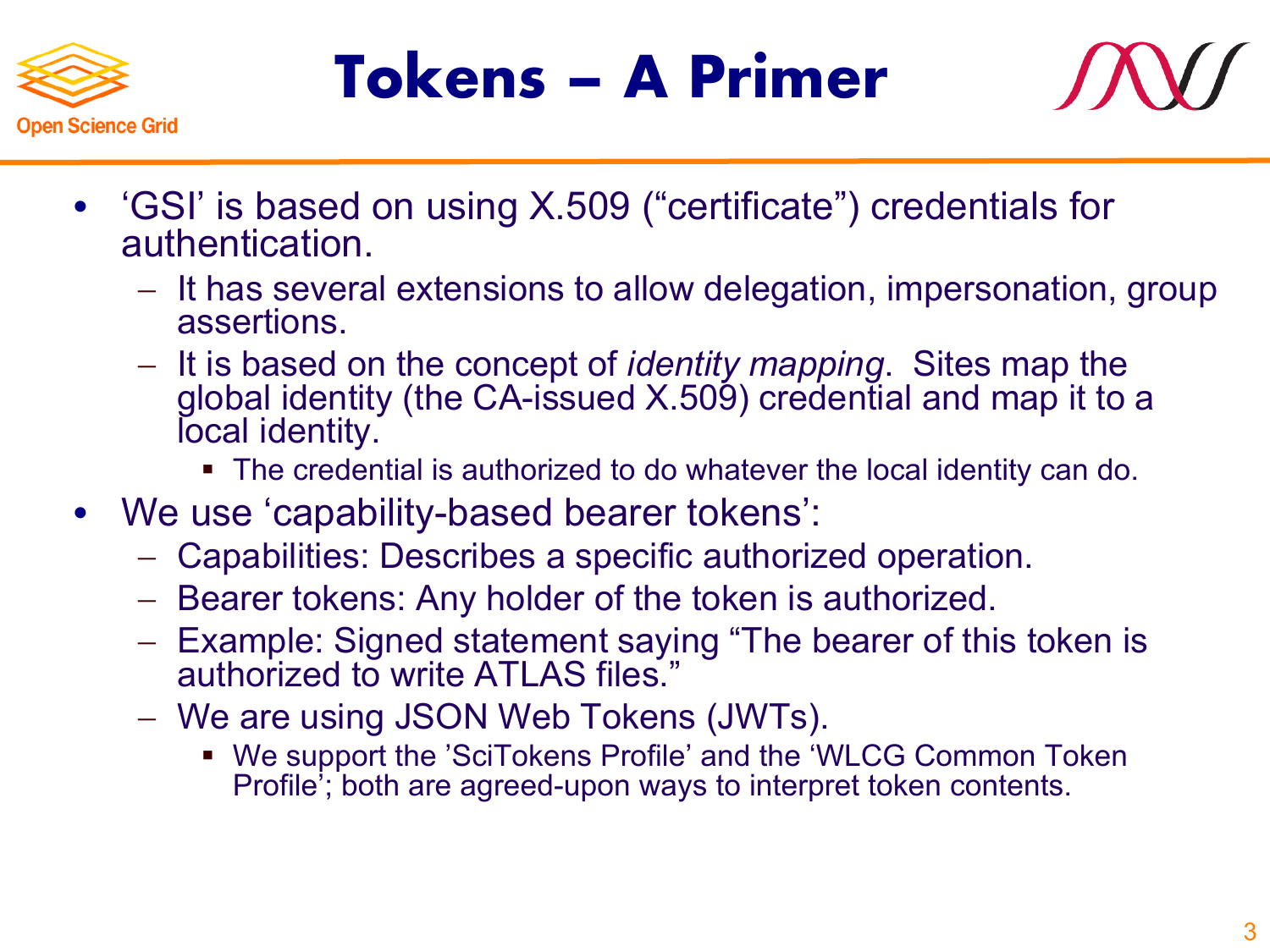

#### **Tokens – A Primer**



#### **Encoded** PASTE A TOKEN HERE

eyJraWQiOiJyc2ExIiwiYWxnIjoiUlMyNTYifQ. eyJ3bGNnLnZlciI6IjEuMCIsInN1YiI6IjI3MjM 00DQzLWZ1ZGYtNDJjOC1iYjgxLWExNjk1YmJkN2 MyOCIsImF1ZCI6Imh0dHBzOlwvXC93bGNnLmNlc m4uY2hcL2p3dFwvdjFcL2FueSIsIm5iZiI6MTYx NDc0NDA4Miwic2NvcGUiOiJvcGVuaWQqb2ZmbGl uZV9hY2Nlc3Mgc3RvcmFnZS5yZWFk0lwvIHN0b3 JhZ2UubW9kaWZ501wvIHdsY2ciLCJpc3Mi0iJod HRwczpcL1wvd2xjZy5jbG91ZC5jbmFmLmluZm4u aXRcLyIsImV4cCI6MTYxNDc0NzY4MiwiaWF0Ijo xNjE0NzQ0MDgyLCJqdGkiOiIyNjhjYmQ10C0wZj EwLTRmYjctOWU5Mi1kZmVlMjVlZmJhMTIiLCJjb GllbnRfaWQiOiJiMGQ4N2Q0Yi0wMjFkLTRmN2Yt OTc0Yy1iY2E2YThlM2JlNDgifQ.XR5NrLGvMWh\_ rRmTuV600yoJTL0mY7EoF1y2MgumA0bW0h5KkCw ojrsAYEtJjaCEFr63oEK3DGB7ykDUpprh3nJjXf

#### **Decoded** EDITTHE PAYLOAD AND SECRET

|                      | <b>HEADER: ALGORITHM &amp; TOKEN TYPE</b>           |
|----------------------|-----------------------------------------------------|
|                      |                                                     |
| ₹                    |                                                     |
| $"$ kid": $"$ rsa1", |                                                     |
| "alg": "RS256"       |                                                     |
| ł                    |                                                     |
|                      |                                                     |
| <b>PAYLOAD: DATA</b> |                                                     |
|                      |                                                     |
| ₹                    |                                                     |
|                      | "wlcg.ver": "1.0",                                  |
|                      | "sub": "27234843-fedf-42c8-bb81-a1695bbd7c28",      |
|                      | "aud": "https://wlcg.cern.ch/jwt/v1/any",           |
|                      | "nbf": 1614744082.                                  |
|                      | "scope": "openid offline_access storage.read:/      |
|                      | storage.modify:/ wlcg",                             |
|                      | "iss": "https://wlcg.cloud.cnaf.infn.it/",          |
|                      | "exp": 1614747682,                                  |
|                      | "iat": 1614744082,                                  |
|                      | "jti": "268cbd58-0f10-4fb7-9e92-dfee25efba12",      |
|                      |                                                     |
|                      | "client_id": "b0d87d4b-021d-4f7f-974c-bca6a8e3be48" |
| ł                    |                                                     |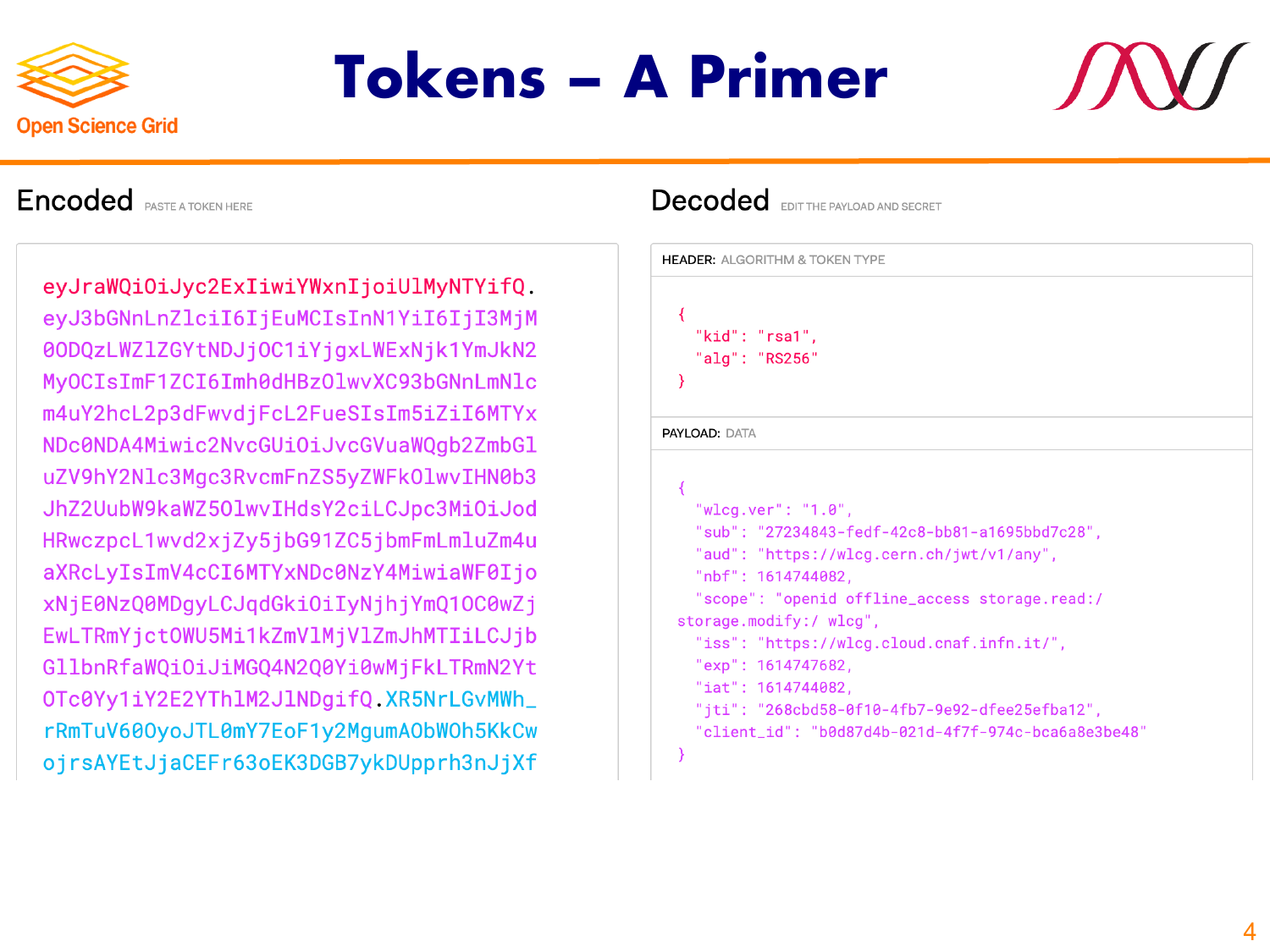





## Toolkit Retirement != GSI Retirement

Examples:

XRootD has its own GSI implementation – we will use it for years.

HTCondor's SSL implementation can support client X.509 authentication (but *not* GSI proxies).

I expect some VOs will internally use GSI for much longer!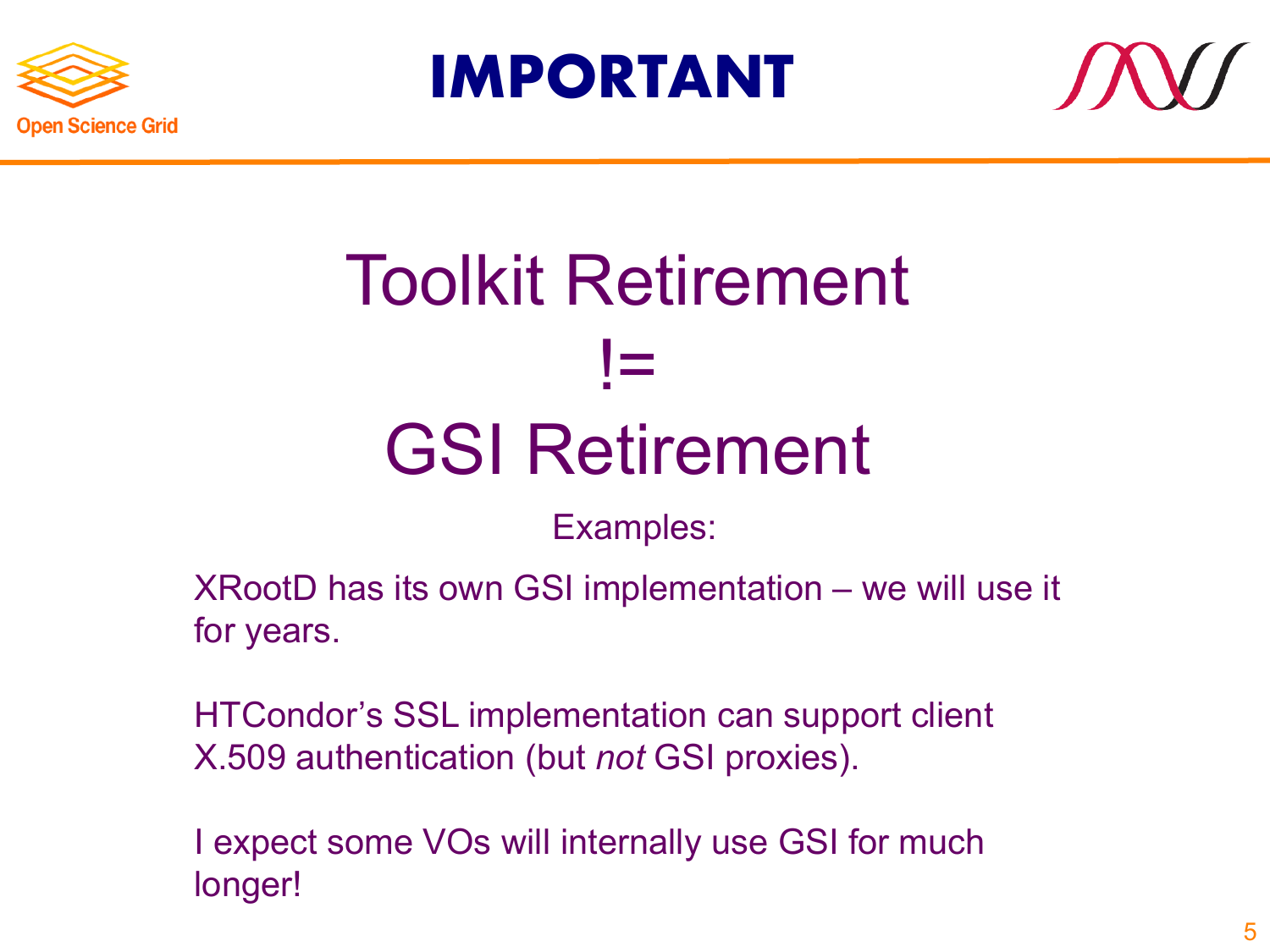





- OSG 3.6 has no supported GridFTP implementation. Data transfers need to move to GridFTP before OSG 3.5 EOL.
	- § OSG 3.6 *does* have GSI/VOMS support for HTTP-TPC transfers via XRootD.
- OSG 3.5 supports both token- and GSI-based pilot submissions to the HTCondor-CE.
	- OSG 3.6 *only* supports token-based submission.
	- More work to do on the pilot side currently!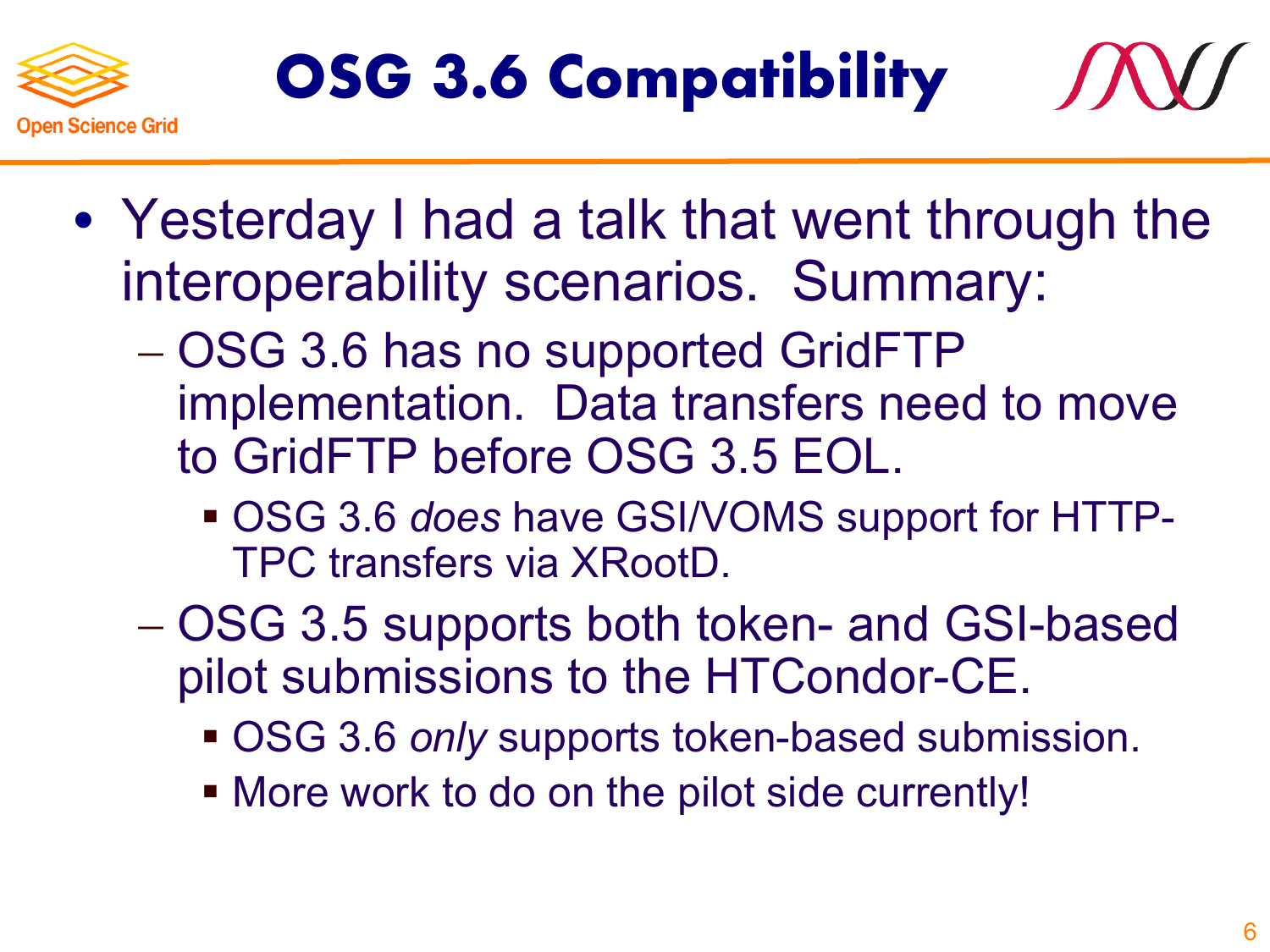

#### **Token Transition**



- A quick reminder of the timeline:
	- 2017: the SciTokens project was funded by NSF to support use of capability tokens for the authentication & authorization infrastructure.
	- 2017: Globus announced the end-of-life for the Globus Toolkit.
	- (late 2017): OSG helped fork the Globus Toolkit to the Grid Community Toolkit.
	- 2019: OSG announced a timeline for transitioning to tokens for AAI.
	- 2021 (6 days ago): OSG 3.6 released without any Globus Toolkit dependencies.
	- February 2022 (planned): OSG 3.5 support ends no Toolkit in supported projects.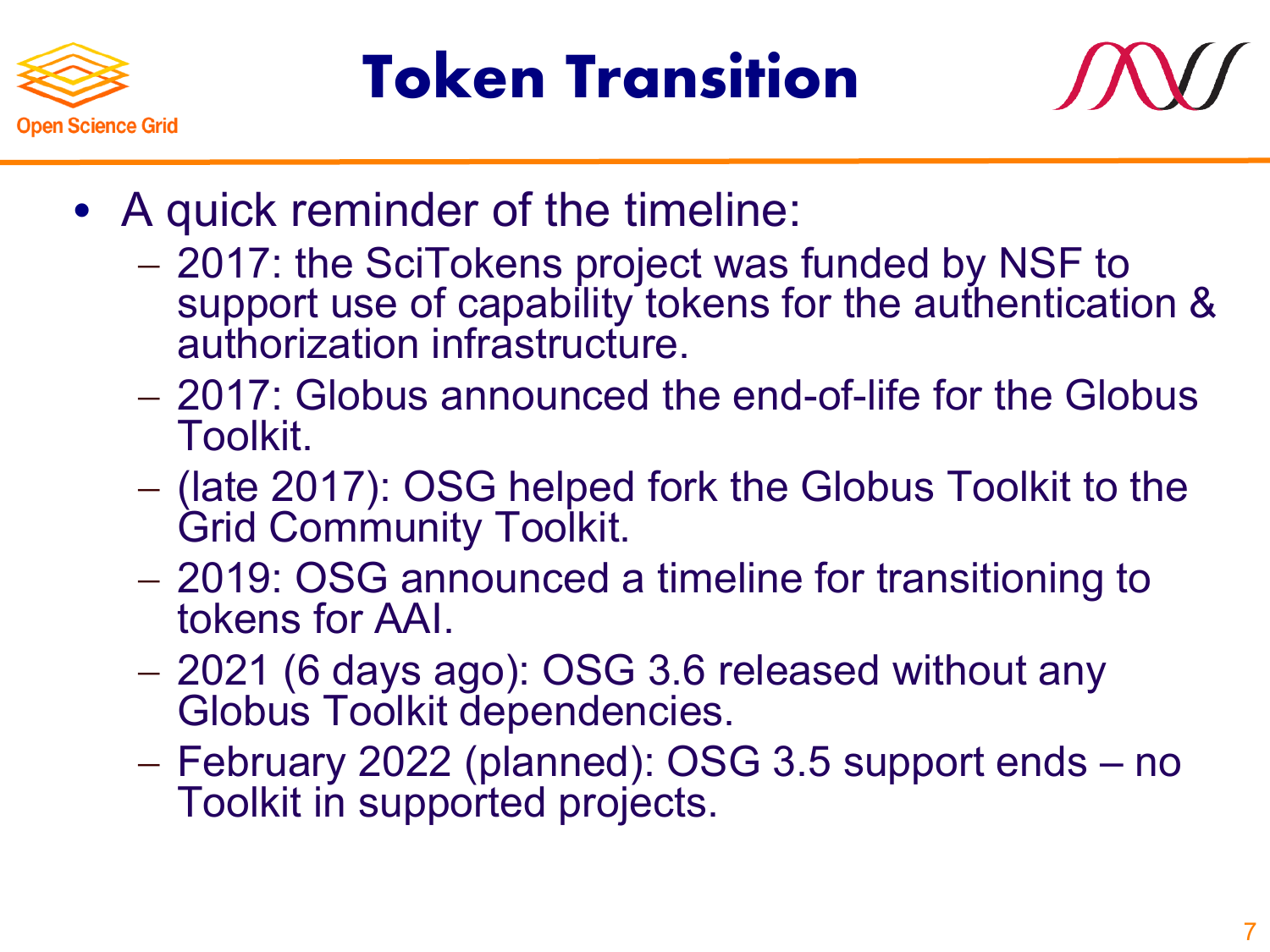

### **OSG / OSG-LHC Timeline**



- A few expected milestones coming up this year:
	- April 2021: OSG migrates hosted CE submission to SciTokens.
	- May 2021: (WLCG) LHC transfers migrate to HTTP-TPC.
	- June 2021: WLCG token issuers are available.
	- Oct 2021: (WLCG) LHC experiments give sites of receiving SciTokens-based pilots.
- We have been coordinating closely with FNAL SCD and WLCG.
	- Next few slides are part of the WLCG timeline draft (purposely left in various Google Doc markup!).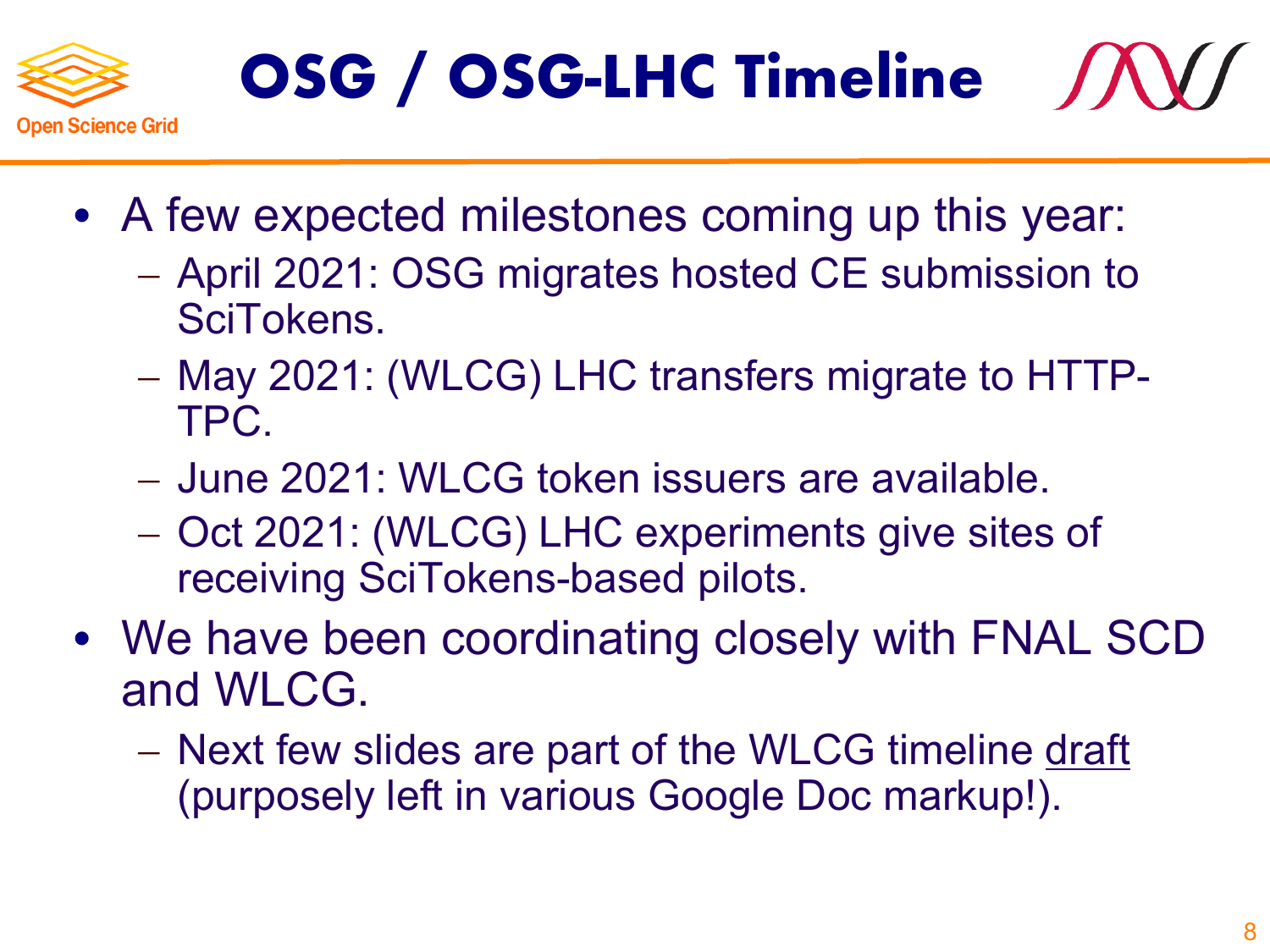





| <b>Milestone</b><br>ID          | Date               | <b>Description</b>                                                 | Depend<br>encies | <b>Teams</b>                                                          |
|---------------------------------|--------------------|--------------------------------------------------------------------|------------------|-----------------------------------------------------------------------|
| $\overline{\phantom{a}}$<br>M.0 | Feb<br>2021        | Produce document with list of use cases for<br>CMS VOMS-Admin API. | None             | <b>WLCG Ops</b>                                                       |
| M.1                             | May<br>2021        | WLCG baseline services include HTTP-TPC.                           | <b>None</b>      | WLCG Ops,<br>Storage <sup>-</sup><br>providers                        |
| M.2                             | <b>May</b><br>2021 | WLCG hosts "CE and pilot factory hackathon"                        | <b>None</b>      | <b>Pilot</b><br>framework<br>providers                                |
| M.3                             | July<br>2021       | <b>Production IAM Instances Available</b>                          | <b>None</b>      | <b>WLCG</b><br>OpsAAI, IAM,<br><b>CERN IT</b>                         |
| M.4                             | Oct<br>2021        | Pilot job submissions may be performed with<br>tokens              | M.3              | Experiments,<br>pilot<br>framework<br>providers,<br>OSG/EGI,<br>sites |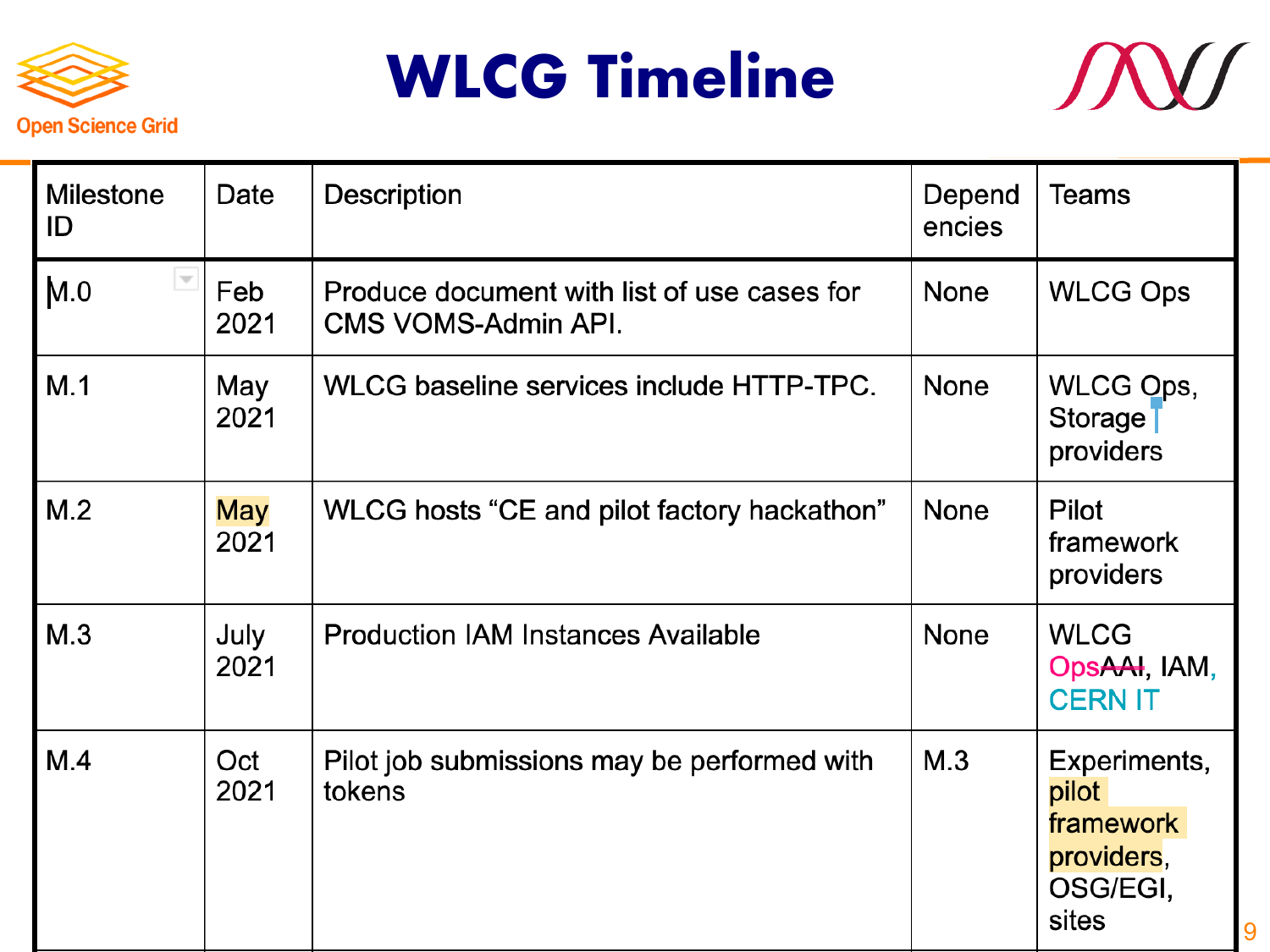





|      | <b>Nov</b><br>2021       | Coordinate documentation update with VOMS<br><b>Admins and VO secretariats</b> |                     | Experiments,<br><b>IAM, CERN</b><br>IT |
|------|--------------------------|--------------------------------------------------------------------------------|---------------------|----------------------------------------|
| M.5  | Dec <sup>1</sup><br>2021 | VOMS-Admin shutoff. IAM is sole authz<br>provider (including for VOMS server)  | M.3                 | WLCG Ops,<br><b>CERN ITAAH</b>         |
| M.6  | <b>Feb</b><br>2022       | OSG ends support for the Grid Community<br><b>Toolkit</b>                      | M.1,<br>M.4         | <b>OSG</b>                             |
| M.7  | Mar<br>2022              | All storage services provide support for tokens                                | M.1                 | WLCG Ops,<br>Storage<br>providers      |
| M.8  | Oct<br>2022              | Rucio transfers performed with token auth in<br>production                     | M.7                 | Rucio,<br><b>Experiments</b>           |
| M.9  | Mar<br>2023              | Experiments stageout & data reads performed<br>via tokens.                     | M.7                 | <b>Experiments</b>                     |
| M.10 | Mar<br>2024              | X.509 client auth becomes optional.                                            | M.9,<br>M.8,<br>M.4 | <b>Experiments</b>                     |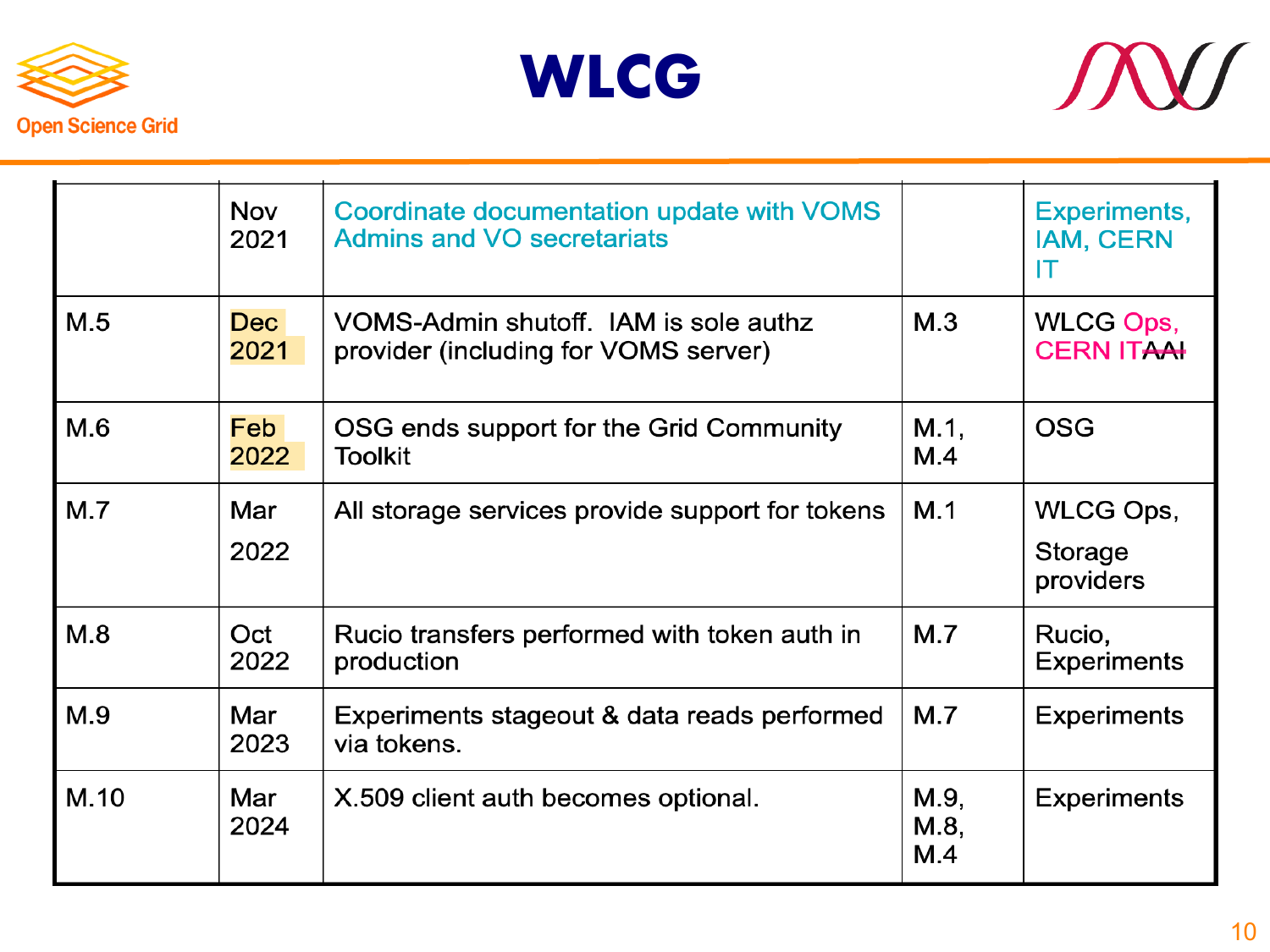





- I view technology risk as relatively low: many of the key technologies are in place and working reasonably well.
	- One item to note is the token issuer. Current technologies are (a) IAM from INFN, (b) CILogon (subscription service), or (c) directly issue the token (simple cases only).
- There is effort risk:
	- We rely on external software providers to fix bugs and implement features. We contribute significantly to many projects but cannot do it all.
	- Collaborations have *many* competing priorities. Given the number we support, there's a risk at least one doesn't make this a priority in the next year.
- There is planning risk: We have found groups often don't start building timelines unless we push them on it.
	- Without knowing timelines and going through the exercise, there's higher risk of an unknown dependency.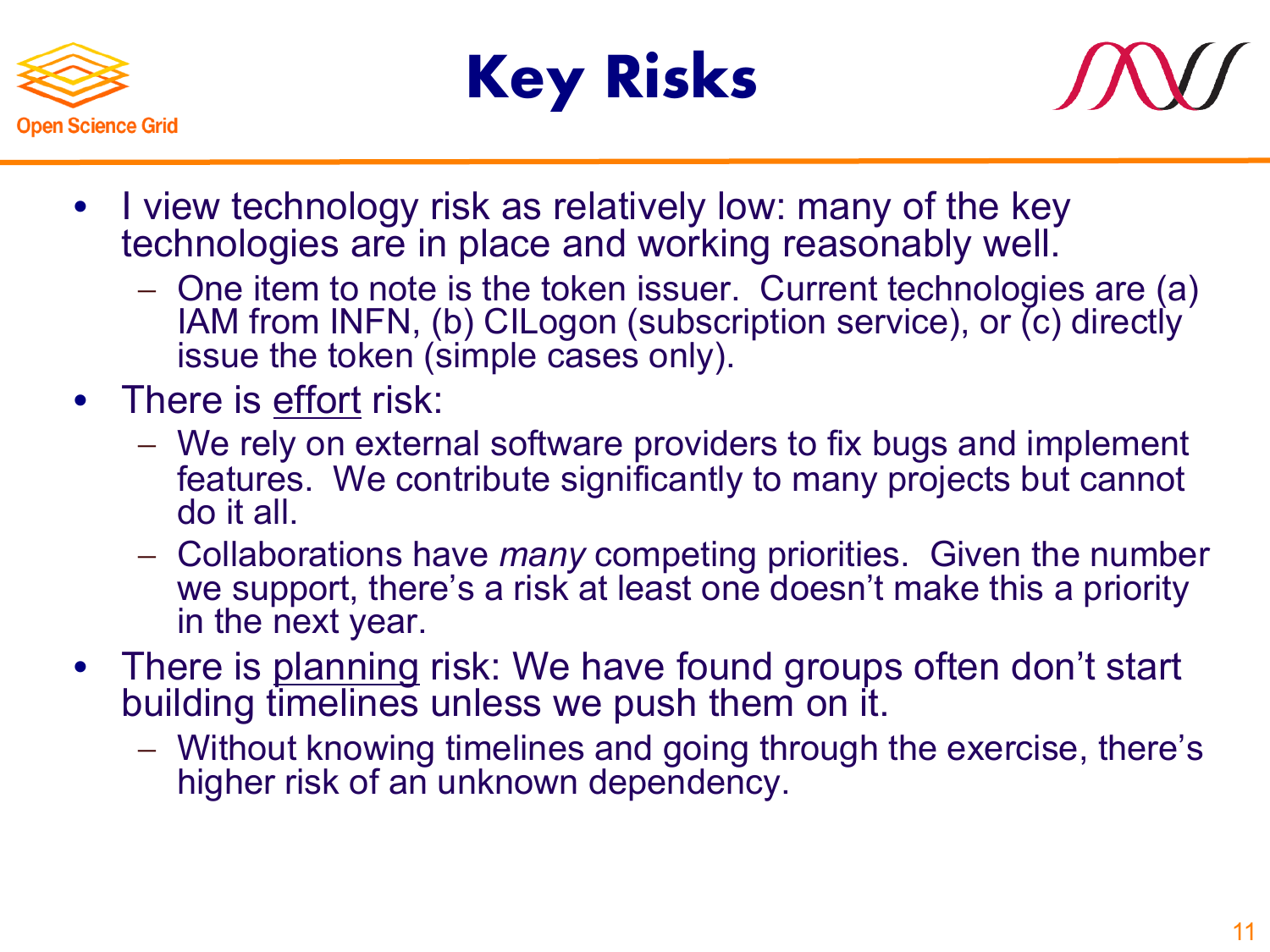

## **Impact of Risks**



- I worry about two impacts if the risks are realized
	- Schedule: PATh / IRIS-HEP incurs additional months of OSG 3.5 support because stakeholders are not ready in time.
	- Coordination / Cohesiveness: There's a risk the community will fragment, require multiple solutions, and "re-implement GSI with tokens".
- Mitigation strategies:
	- We've written an NSF proposal to get coordination / technical effort to help with the above.
	- Coordinated closely with FNAL SCD and WLCG.
	- In the past we've worked to spread technical knowledge:
		- FNAL hosted Brian, Jim, and Todd in 2019 for a "SciTokens day".
		- § WLCG held an in-person and a virtual hackathon in 2020.
		- Is this a useful model? Who else would be a good target?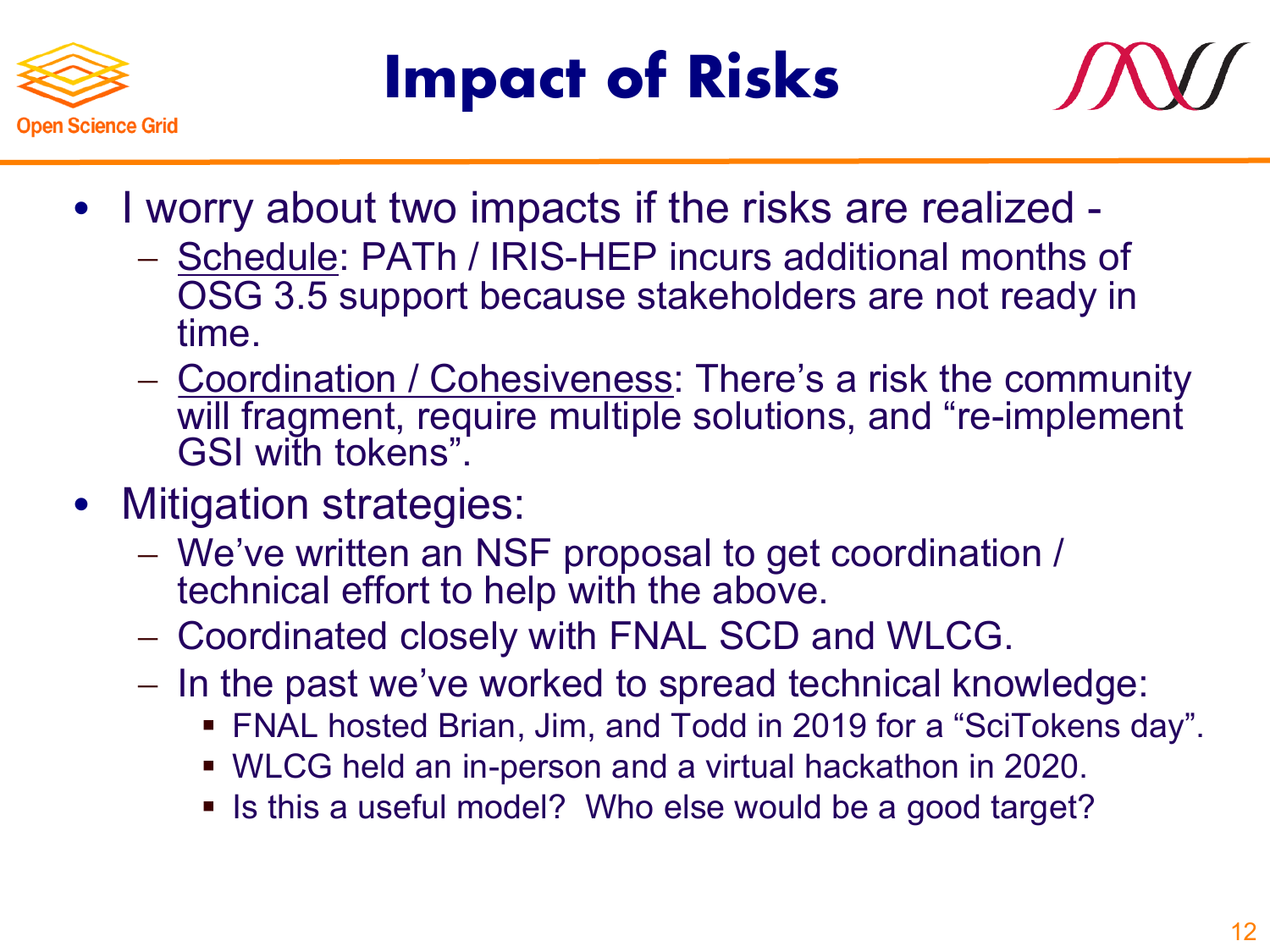

### **What I need from the OSG Council**

- Here are the ways the OSG Council can help:
	- Help identify missing use cases or potential problems. E.g., what communities are either unaware of this transition or are far behind?
		- § We are happy to be consultants to build timelines. The problem is much more tractable when you start to break it down!
	- Help provide constructive input to existing timelines. "WLCG transition is impossible" is less actionable than "we are late on WLCG milestone M.5; it needs to push back 5 months".
		- We are happy to provide training and 'hackathon' support for developers.
	- Help provide effort to move the community forward. Particularly, FNAL has been very active in providing development effort on tokens.
		- § We have 'shovel-ready' projects!